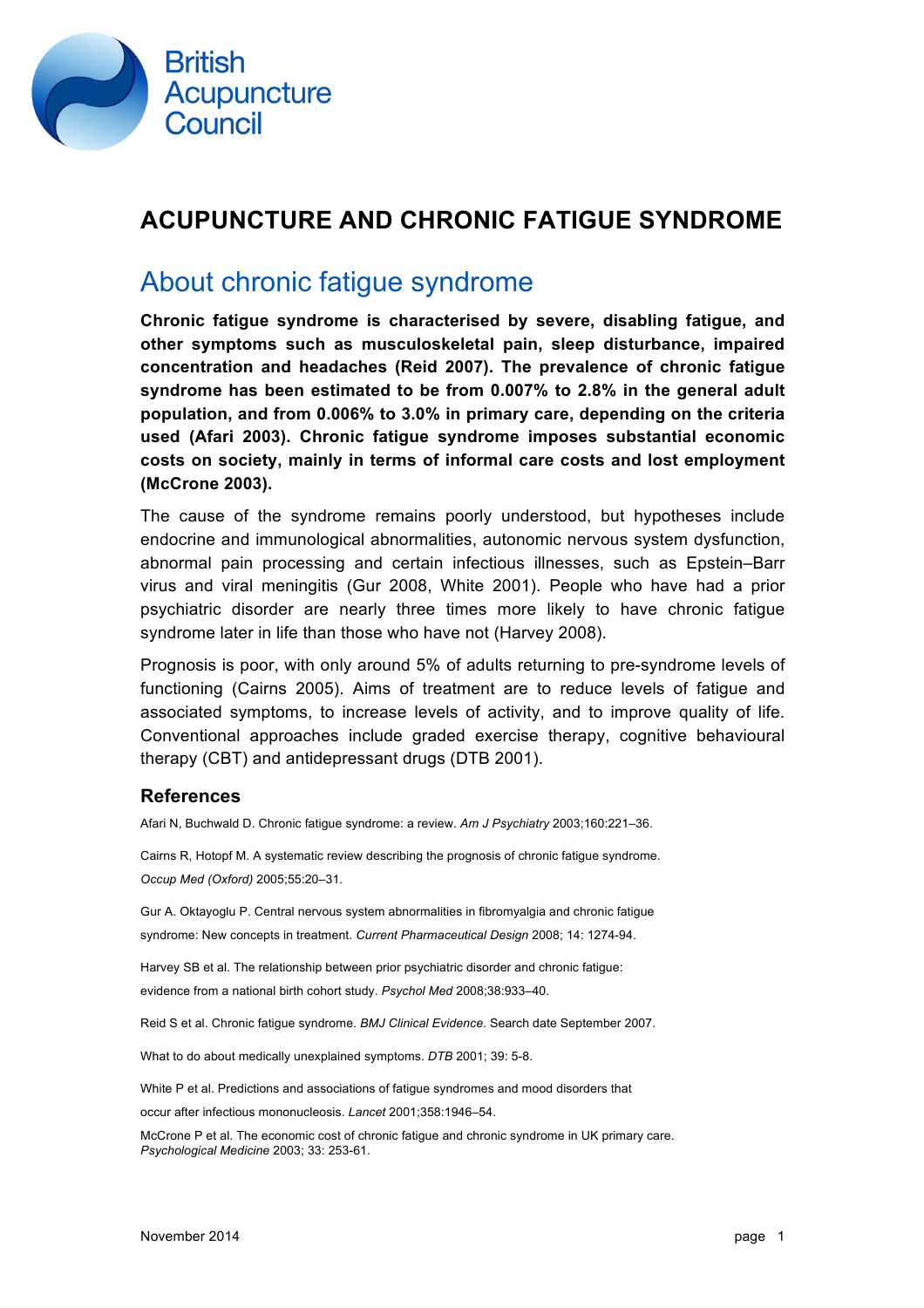## How acupuncture can help

There are consistent positive results from observational studies (Wang 2008, Huang 2008, Guo 2007), but very few randomised controlled trials as yet (Wang 2009a, 2009b; Yiu 2007; Li 2006) (see Table overleaf). In the meantime, given the often unsatisfactory outcomes from conventional treatments, acupuncture may be a worthwhile option to consider, probably as part of a combined approach. There is evidence to support its effectiveness for some of the common symptoms – chronic pain, insomnia, depression (refer to the relevant Fact Sheets for details), but for chronic fatigue syndrome as a whole there is a need for more, and higher quality, research.

In general, acupuncture is believed to stimulate the nervous system and cause the release of neurotransmitters. Stimulation of certain acupuncture points has been shown to affect areas of the brain that are known to reduce sensitivity to pain and stress, as well as promoting relaxation and deactivating the 'analytical' brain, which is responsible for insomnia (Wu 1999).

Acupuncture may help to relieve symptoms of chronic fatigue syndrome such as musculoskeletal pain, headache, sleep problems, tiredness and depression by:

- stimulating nerves located in muscles and other tissues, which leads to release of endorphins and other neurohumoral factors, and changes the processing of pain in the brain and spinal cord (Pomeranz 1987, Zhao 2008).
- stimulating opiodergic neurons to increase the concentrations of beta-endorphin, so relieving pain (Cheng 2009).
- reducing inflammation, by promoting release of vascular and immunomodulatory factors (Kavoussi 2007, Zijlstra 2003).
- improving muscle stiffness and joint mobility by increasing local microcirculation (Komori 2009), which can reduce swelling and pain.
- reducing insomnia through increasing nocturnal endogenous melatonin secretion (Spence 2004).

### About traditional acupuncture

Acupuncture is a tried and tested system of traditional medicine, which has been used in China and other eastern cultures for thousands of years to restore, promote and maintain good health. Its benefits are now widely acknowledged all over the world, and in the past decade traditional acupuncture has begun to feature more prominently in mainstream healthcare in the UK. In conjunction with needling, the practitioner may use techniques such as moxibustion, cupping, massage or electroacupuncture. They may also suggest dietary or lifestyle changes.

Traditional acupuncture takes a holistic approach to health and regards illness as a sign that the body is out of balance. The exact pattern and degree of imbalance is unique to each individual. The traditional acupuncturist's skill lies in identifying the precise nature of the underlying disharmony and selecting the most effective treatment. The choice of acupuncture points will be specific to each patient's needs. Traditional acupuncture can also be used as a preventive measure to strengthen the constitution and promote general wellbeing.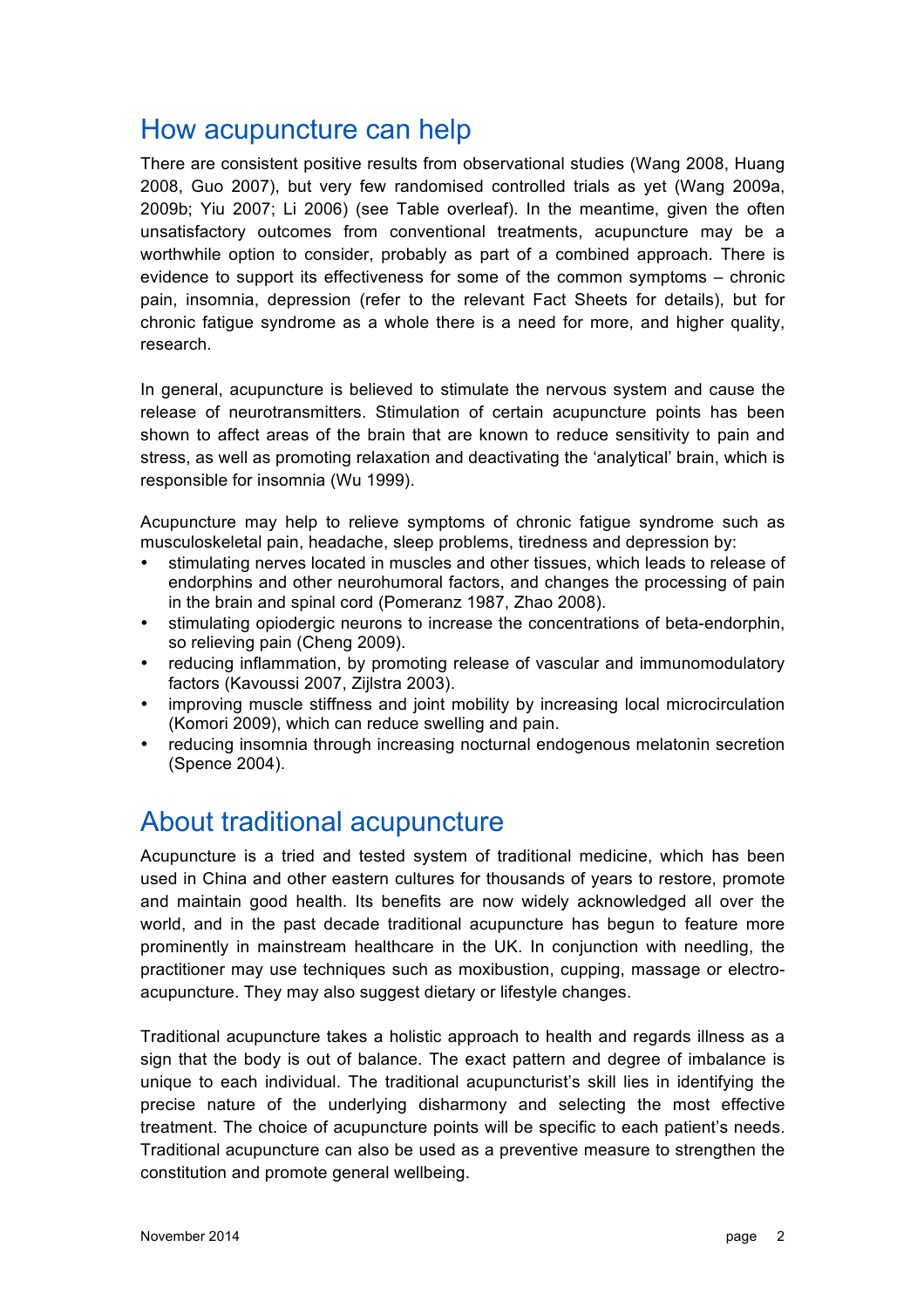An increasing weight of evidence from Western scientific research (see overleaf) is demonstrating the effectiveness of acupuncture for treating a wide variety of conditions. From a biomedical viewpoint, acupuncture is believed to stimulate the nervous system, influencing the production of the body's communication substances - hormones and neurotransmitters. The resulting biochemical changes activate the body's self-regulating homeostatic systems, stimulating its natural healing abilities and promoting physical and emotional wellbeing

# About the British Acupuncture Council

With over 3000 members, the British Acupuncture Council (BAcC) is the UK's largest professional body for traditional acupuncturists. Membership of the BAcC guarantees excellence in training, safe practice and professional conduct. To find a qualified traditional acupuncturist, contact the BAcC on 020 8735 0400 or visit www.acupuncture.org.uk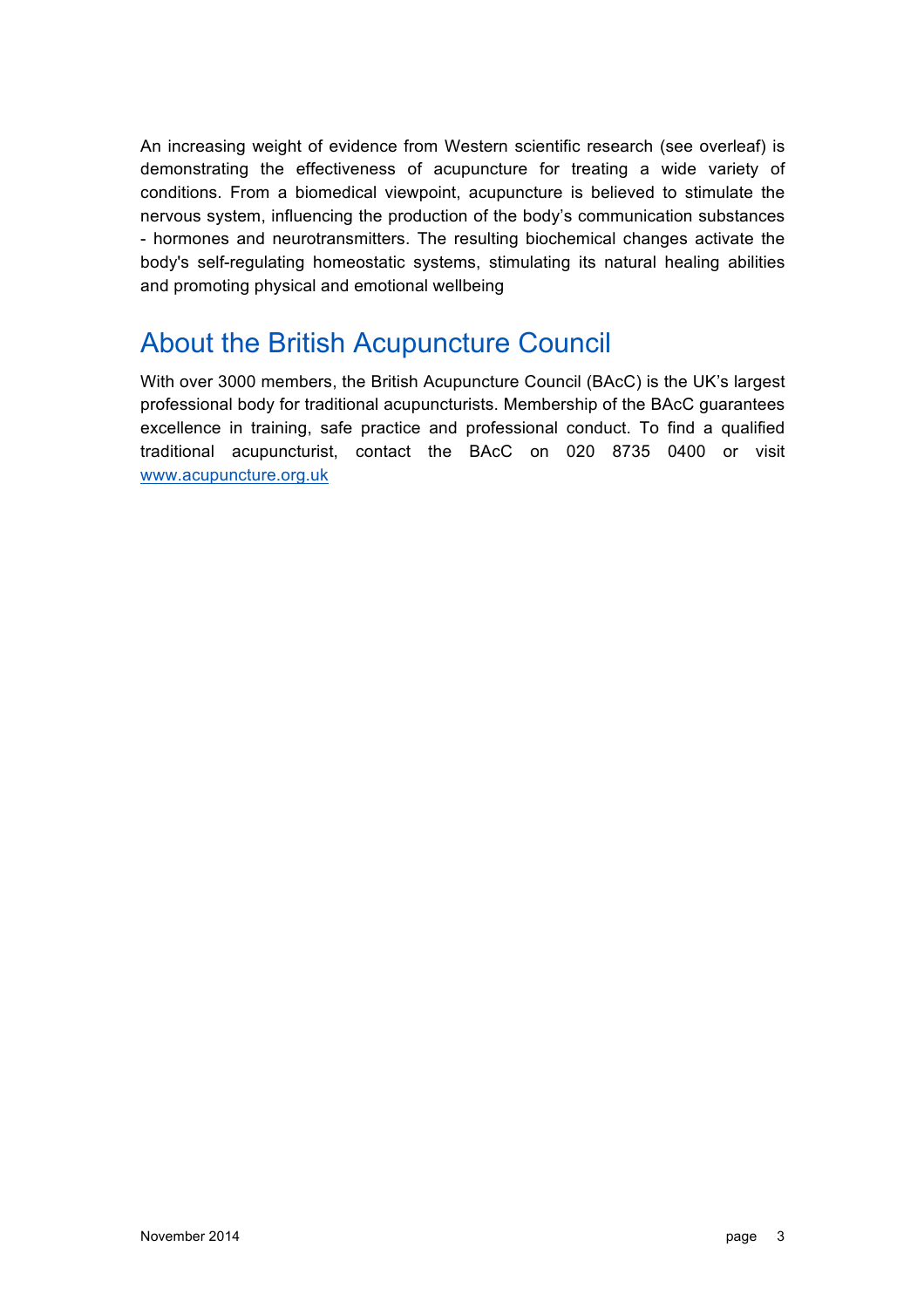# **ACUPUNCTURE AND CHRONIC FATIGUE SYNDROME**

# The evidence

| <b>Research</b>                                                                                                                                                                                                                                                                                                            | <b>Conclusion</b>                                                                                                                                                                                                                                                                                                                                                                                                                                                                                                                                                                                                                                                                                                                                                                 |
|----------------------------------------------------------------------------------------------------------------------------------------------------------------------------------------------------------------------------------------------------------------------------------------------------------------------------|-----------------------------------------------------------------------------------------------------------------------------------------------------------------------------------------------------------------------------------------------------------------------------------------------------------------------------------------------------------------------------------------------------------------------------------------------------------------------------------------------------------------------------------------------------------------------------------------------------------------------------------------------------------------------------------------------------------------------------------------------------------------------------------|
| <b>Systematic Review</b>                                                                                                                                                                                                                                                                                                   |                                                                                                                                                                                                                                                                                                                                                                                                                                                                                                                                                                                                                                                                                                                                                                                   |
| Wang T et al. A systematic review<br>of acupuncture and moxibustion<br>treatment for chronic fatigue<br>syndrome in China. American<br>Journal of Chinese Medicine<br>2008; 36:1-24.                                                                                                                                       | A systematic review of studies on the treatment of chronic<br>fatigue syndrome with acupuncture and moxibustion in China.<br>All studies concluded that acupuncture treatment is effective,<br>with response rates ranging from 78.95% to 100%. However,<br>the qualities of the studies were generally poor, and none of<br>them were randomised controlled trials.                                                                                                                                                                                                                                                                                                                                                                                                              |
| <b>Clinical studies</b>                                                                                                                                                                                                                                                                                                    |                                                                                                                                                                                                                                                                                                                                                                                                                                                                                                                                                                                                                                                                                                                                                                                   |
| Wang JJ et al. [Randomized<br>controlled study on influence of<br>acupuncture for life quality of<br>patients with chronic fatigue<br>syndrome]. Zhongguo Zhenjiu<br>2009a; 29: 780-4.<br>Wang JJ et al. [Randomized<br>controlled clinical trials of<br>acupuncture treatment of chronic<br>fatigue syndrome]. [Chinese]. | A randomised controlled trial to observe effects of acupuncture<br>on quality of life in 70 patients with chronic fatigue syndrome.<br>Patients were allocated to treatment with 'real' acupuncture or<br>sham acupuncture, three times a week. Individuals' own<br>perception of their health condition and total score were<br>significantly improved after treatment in the observation group<br>(all P<0.05). There were no adverse effects reported. The<br>researchers concluded that acupuncture can improve the<br>quality of life of patients with chronic fatigue syndrome.<br>In the same trial, the researcher observed the effects of<br>acupuncture on the amount of fatigue experienced by the<br>patients. After the treatments, this had decreased significantly |
| Chen Tzu Yen Chiu Acupuncture<br>Research 2009b; 34: 120-4.                                                                                                                                                                                                                                                                | from baseline in both groups. Real acupuncture resulted in a<br>greater reduction in mental fatigue than sham acupuncture,<br>but the change in physical fatigue was similar in the two<br>groups. The researchers concluded that acupuncture can<br>relieve physical and mental fatigue in patients with chronic<br>fatigue syndrome.                                                                                                                                                                                                                                                                                                                                                                                                                                            |
| Yiu YM et al. A clinical trial of<br>acupuncture for treating chronic<br>fatigue syndrome in Hong Kong.<br>Journal of Chinese Integrative<br>Medicine 2007; 5(6): 630-3.                                                                                                                                                   | A randomised controlled trial to evaluate the efficacy of<br>acupuncture in 99 patients with chronic fatigue syndrome.<br>Patients were allocated to 'real' or sham acupuncture.<br>Improvements in physical and mental fatigue and quality of life<br>were seen in both groups, but the improvements in the<br>treatment group were significantly bigger than in the control<br>group (p<0.01 to <0.05). No adverse events occurred. The<br>researchers concluded that acupuncture is a safe, effective<br>treatment for chronic fatigue syndrome.                                                                                                                                                                                                                               |
| Li Y et al. The therapeutic effects of<br>electrical acupuncture and<br>auricular-plaster in 32 cases of<br>chronic fatigue syndrome. Journal<br>of Traditional Chinese Medicine<br>2006; 26(3): 163-4.                                                                                                                    | A randomised controlled trial to compare the therapeutic effects<br>of electroacupuncture and auricular-plaster therapy against<br>oral hydrocortisone in 64 patients with chronic fatigue<br>syndrome (CFS). The total effective rates were 93.75% in the<br>acupuncture group and 75.00% in the control group, with a<br>statistically significant difference between the two groups<br>(P<0.05). The researchers concluded that electroacupuncture<br>and auricular-plaster therapy may show a better anti-fatigue<br>effect than that of hydrocortisone.                                                                                                                                                                                                                      |
| Huang Y et al. Clinical observation<br>on the effects of Bo's abdominal<br>acupuncture in 40 cases of<br>chronic fatigue syndrome. Journal<br>of Traditional Chinese Medicine<br>2008; 28(4): 264-6.                                                                                                                       | An observational study on the effect of acupuncture in 40<br>patients with chronic fatigue syndrome. Treatment was given<br>once a day for 2 weeks, and scores for symptoms and fatigue<br>were compared before and after treatment. After treatment,<br>scores for symptoms, mental condition and neural feeling<br>associated with fatigue were significantly reduced (P<0.01-<br>0.05). The researchers concluded that acupuncture has a<br>good general effect on the complex symptoms of chronic<br>fatigue syndrome, especially on lassitude, anorexia, insomnia,                                                                                                                                                                                                           |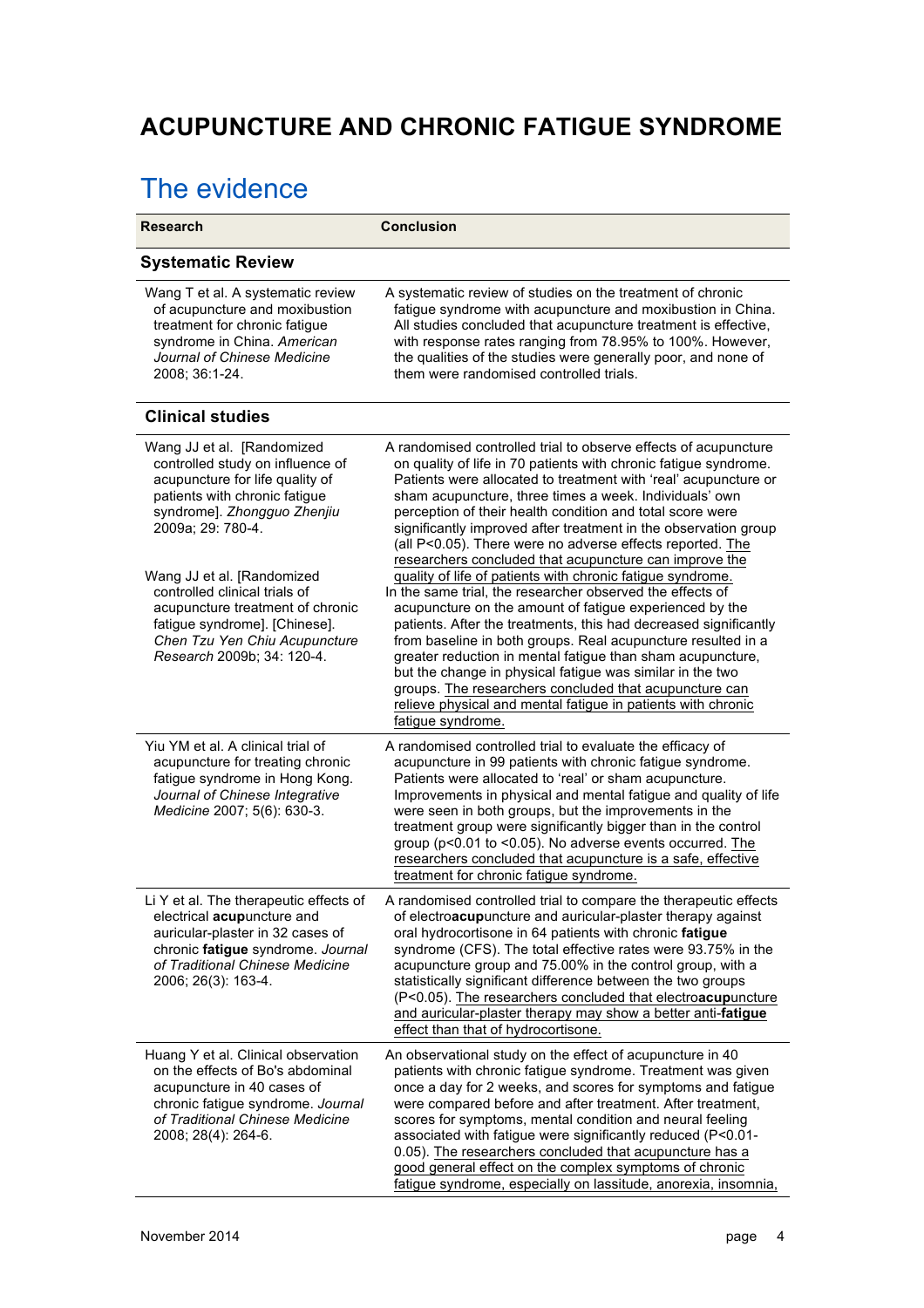|                                                                                                                                                                                                                                 | amnesia, diarrhoea, and general pain.                                                                                                                                                                                                                                                                                                                                                                                                                                                                                            |
|---------------------------------------------------------------------------------------------------------------------------------------------------------------------------------------------------------------------------------|----------------------------------------------------------------------------------------------------------------------------------------------------------------------------------------------------------------------------------------------------------------------------------------------------------------------------------------------------------------------------------------------------------------------------------------------------------------------------------------------------------------------------------|
| Guo J. Chronic fatigue syndrome<br>treated by acupuncture and<br>moxibustion in combination with<br>psychological approaches in 310<br>cases. Journal of Traditional<br>Chinese Medicine 2007; 27(2):<br>$92 - 5.$              | An observational study on the clinical therapeutic effect of<br>acupuncture and moxibustion combined with a psychological<br>approach on chronic fatigue syndrome in 310 patients. In all,<br>275 patients (88.7%) were clinically cured, 28 cases (9%)<br>improved, and 7 cases (2.3%) did not get better. The<br>researchers concluded that acupuncture plus moxibustion<br>combined with a psychological approach is an effective<br>therapy for chronic fatigue syndrome.                                                    |
| <b>Physiology studies (animals</b><br>and humans)                                                                                                                                                                               |                                                                                                                                                                                                                                                                                                                                                                                                                                                                                                                                  |
| Cheng CH et al. Endogenous<br>Opiates in the Nucleus Tractus<br>Solitarius Mediate<br>Electroacupuncture-induced Sleep<br>Activities in Rats. Evid Based<br><b>Complement Alternat Med 2009</b><br>Sep 3. [Epub ahead of print] | Animal study investigating the involvement of the<br>NTS opioidergic system in electroacupuncture-<br>induced alterations in sleep, the findings of which<br>suggested that mechanisms of sleep enhancement<br>may be mediated, in part, by cholinergic activation,<br>stimulation of the opiodergic neurons to increase<br>the concentrations of beta-endorphin and the<br>involvement of the u-opioid receptors.                                                                                                               |
| Komori M et al.<br>Microcirculatory responses<br>to acupuncture stimulation<br>and phototherapy. Anesth<br>Analg 2009; 108(2): 635-40.                                                                                          | Experimental study on rabbits, in which acupuncture<br>stimulation was directly observed to increase<br>diameter and blood flow velocity of peripheral<br>arterioles, enhancing local microcirculation.                                                                                                                                                                                                                                                                                                                          |
| Zhao ZQ. Neural<br>mechanism underlying<br>acupuncture analgesia.<br>Prog Neurobiol 2008; 85(4):<br>355-75.                                                                                                                     | Review article that discusses the various peripheral<br>and central nervous system components of<br>acupuncture anaesthesia in detail.                                                                                                                                                                                                                                                                                                                                                                                           |
| Kavoussi B, Ross BE. The<br>neuroimmune basis of anti-<br>inflammatory acupuncture.<br>Integr Cancer Ther 2007;<br>$6(3)$ : 251-7.                                                                                              | Review article that suggests the anti-inflammatory<br>actions of traditional and electro-acupuncture are<br>mediated by efferent vagus nerve activation and<br>inflammatory macrophage deactivation.                                                                                                                                                                                                                                                                                                                             |
| Spence et al. Acupuncture<br>increases nocturnal melatonin<br>secretion and reduces ilnsomnia<br>and anxiety: a preliminary report.<br>J Neuropsych Clin Neurosciences<br>2004; 16: 19-28.                                      | Study in 18 anxious adults with insomnia that found<br>a significant ( $p = 0.002$ ) nocturnal increase in<br>endogenous melatonin secretion after 5 weeks of<br>acupuncture, as well as significant improvements<br>in polysomnographic measures of sleep onset<br>latency ( $p = 0.003$ ), arousal index ( $p = 0.001$ ), total<br>sleep time ( $p = 0.001$ ), and sleep efficiency ( $p =$<br>$0.002$ ).                                                                                                                      |
| Zijlstra FJ et al. Anti-<br>inflammatory actions of<br>acupuncture. Mediators<br>Inflamm 2003; 12(2): 59-69.                                                                                                                    | Review article that suggests a hypothesis for anti-<br>inflammatory action of acupuncture: Insertion of<br>acupuncture needles initially stimulates production<br>of beta-endorphins, CGRP and substance P,<br>leading to further stimulation of cytokines and NO.<br>While high levels of CGRP have been shown to be<br>pro-inflammatory, CGRP in low concentrations<br>exerts potent anti-inflammatory actions. Therefore,<br>a frequently applied 'low-dose' treatment of<br>acupuncture could provoke a sustained release of |